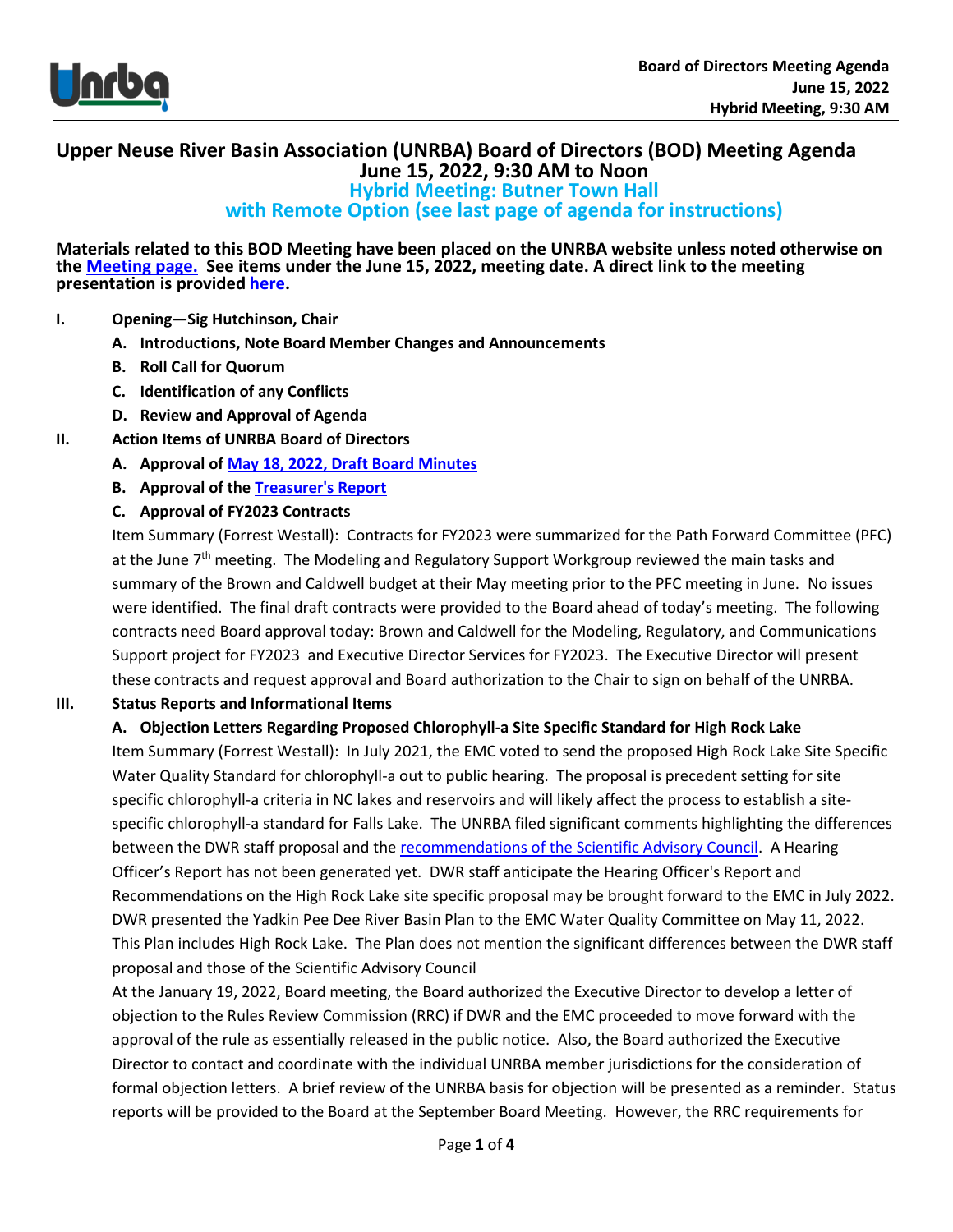

filing formal objection letters may require the UNRBA to act quickly. Should a letter be filed, the Executive Director will provide the letter to the Executive Committee for input and, once final, provide a copy to the Board members.

### **B. Modeling and Regulatory Support (MRS) Status:**

Item Summary (Alix Matos): The Executive Director and the MRSW Chair have reviewed the watershed modeling report that describes development and calibration of the watershed model as well as summaries of loading delivered to Falls Lake. Agricultural representatives have reviewed sections of the report describing agricultural inputs and outputs. Jurisdictional loads have been processed and will be summarized during the meeting. The full modeling report will be distributed to the MRSW after the modeling team has addressed the comments from the Executive Director, Chair of the MRSW, and representatives from agriculture. The three lake water quality models (WARMF Lake, Environmental Fluid Dynamics Code (EFDC), and a Statistical/Bayesian model) are being developed considering the information generated by the watershed model (stream flows, nutrient concentrations, and delivered loads to Falls Lake). The modeling team will continue to reach out to Collaboratory funded researchers to consider and supplement the extensive database developed by the UNRBA, our members and DWR. The modeling effort will also include extensive vetting through identified SMEs, third-party reviewers, our membership representatives, and DWR as the lake modeling effort moves forward. The modeling team is working on the lake modeling report.

The Scenario Screening Workgroup has completed its work to evaluate potential scenarios for evaluation with the models; these scenarios were presented to the MRSW in March and to the PFC in June for approval. The Scenario Output workgroup has completed their charge of developing reporting formats to facilitate comparison of scenario output.

**C. Statistical Model Development and Regulatory Options for the Chlorophyll-a Water Quality Standard** 

Item Summary (Forrest Westall): The UNRBA continues developing a statistical/Bayesian model to link the water quality in Falls Lake to its designated uses. This is a critical support effort to developing a petition for a sitespecific chlorophyll-a standard for Falls Lake. The Technical Advisors Workgroup, MRSW, and PFC have identified local subject matter experts to provide data and information regarding satisfaction with the designated uses of Falls Lake (drinking water, recreation, aquatic life, and flooding). The modeling team has also been coordinating with the Centers for Disease Control and NC Collaboratory Researchers on their algal toxin datasets to include in the UNRBA model. The modeling team will continue coordinating virtual meetings with these experts to understand the types of data and information that are tracked with respect to designated uses to inform development of the statistical/Bayesian modeling. Development of an appropriate chlorophyll-a standard for Falls Lake represents an important consideration for an effective revised Falls Lake management strategy. This effort is linked to the statistical modeling effort because this model will have the ability to simultaneously evaluate chlorophyll-a levels and potential impacts to designated uses in the lake. The modeling team and the legal team are also coordinating with Dr. Marty Lebo who has been identified as a Subject Matter Expert for assistance to the UNRBA for evaluating site-specific criteria for Falls Lake. The UNRBA is also coordinating with the Environmental Finance Center on their Year 3 effort funded by the NC Collaboratory.

# **D. Preliminary Discussions on Ideas for the Revised Nutrient Management Strategy (Revision to the Falls Lake Rules)**

Item Summary (Forrest Westall): The Co-Chairs of the PFC identified the need to begin discussions on concepts for the UNRBA's recommendations for revision to the Falls Lake Nutrient Management Strategy—the Rules. This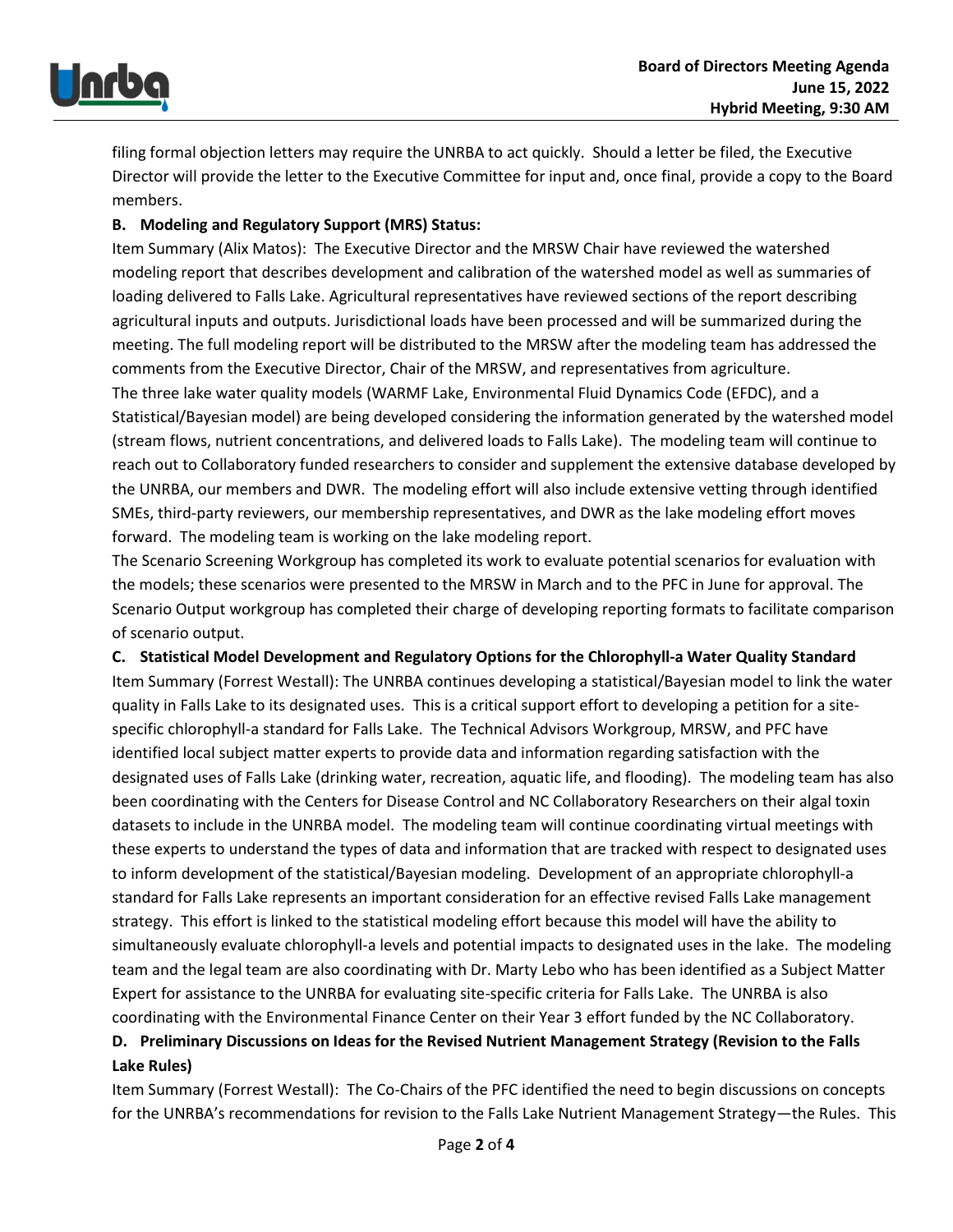

initiative was noted in communication to the PFC within the last couple of months, and it is important that we begin to consider what has been learned about the nutrient contributions from the different categories of nutrient sources to Falls Lake. The watershed model has identified some critical aspects that will relate directly to developing an effective revised strategy. These discussions will help formulate preliminary information that will be shared internally, externally, and with DWR. While the calibration and confirmation of the lake modeling is not yet complete, the watershed model provides some excellent insights into how the nutrient sources in the watershed contribute loading to the lake. This modeling provides important characteristics of sources that can be considered either "unmanaged" or those that represent human activity and active use of land. It is important to note that this process is very preliminary and represents only a beginning of the effort to generate discussion and input on how the strategy may be updated. This by no means is intended to limit discussion, but to expand it and generate interest and consideration by Falls Lake stakeholders. The Co-Chairs of the PFC met following the June PFC meeting to discuss moving this initiative forward.

### **E. Communications**

Item Summary (Forrest Westall):

- The UNRBA is planning a technical stakeholders' workshop for Fall 2022 following calibration of the lake models and evaluation of preliminary scenarios to discuss the status of the modeling efforts and hear input on a revised nutrient management strategy for Falls Lake.
- The UNRBA is planning to coordinate with the communications staff from the local governments to leverage existing platforms, accounts, and distribution lists to reach the general public regarding the UNRBA's goals, objectives, and revised recommendations
- The Executive Director is planning a meeting with Richard Rogers, the DWR Director, to discuss the work of the UNRBA and preliminary results on the Re-examination, process for site-specific water quality standard petition and the High Rock Lake site-specific rulemaking process.
- The UNRBA is planning meetings with DWR planning, modeling, and standards groups to review the technical work and discuss the general approach for the re-examination. We continue to engage DWR in the meetings of the MRSW and PFC and to seek the input of the agency on the model development work. Every effort has been made to engage DWR staff in all of the work and meetings of the UNRBA on the way to developing our data, the models and this will continue through the development of recommendations for an updated Nutrient Management Strategy.
- The "open" nature of all of the UNRBA meetings is a key component of a transparent communications approach.
- We continue to emphasize the importance of seeking Board member input to help identify their needs related to communicating the work of the UNRBA to their jurisdictions and the citizens of their local governments.

### **F. Ongoing Discussions/Issues:**

Item Summary (Forrest Westall):

- Intensive workgroup activity and management of expectations and resources—A lot to do between now and recommendations in 2023
- Ongoing DEQ/DWR Items—MOA, Neuse Watershed Model Information Session / Delivery Factors for WWTP, etc.—we plan to address in our follow-up meetings with DEQ/DWR
- **G. Closing Comments—Board Members and Chair**